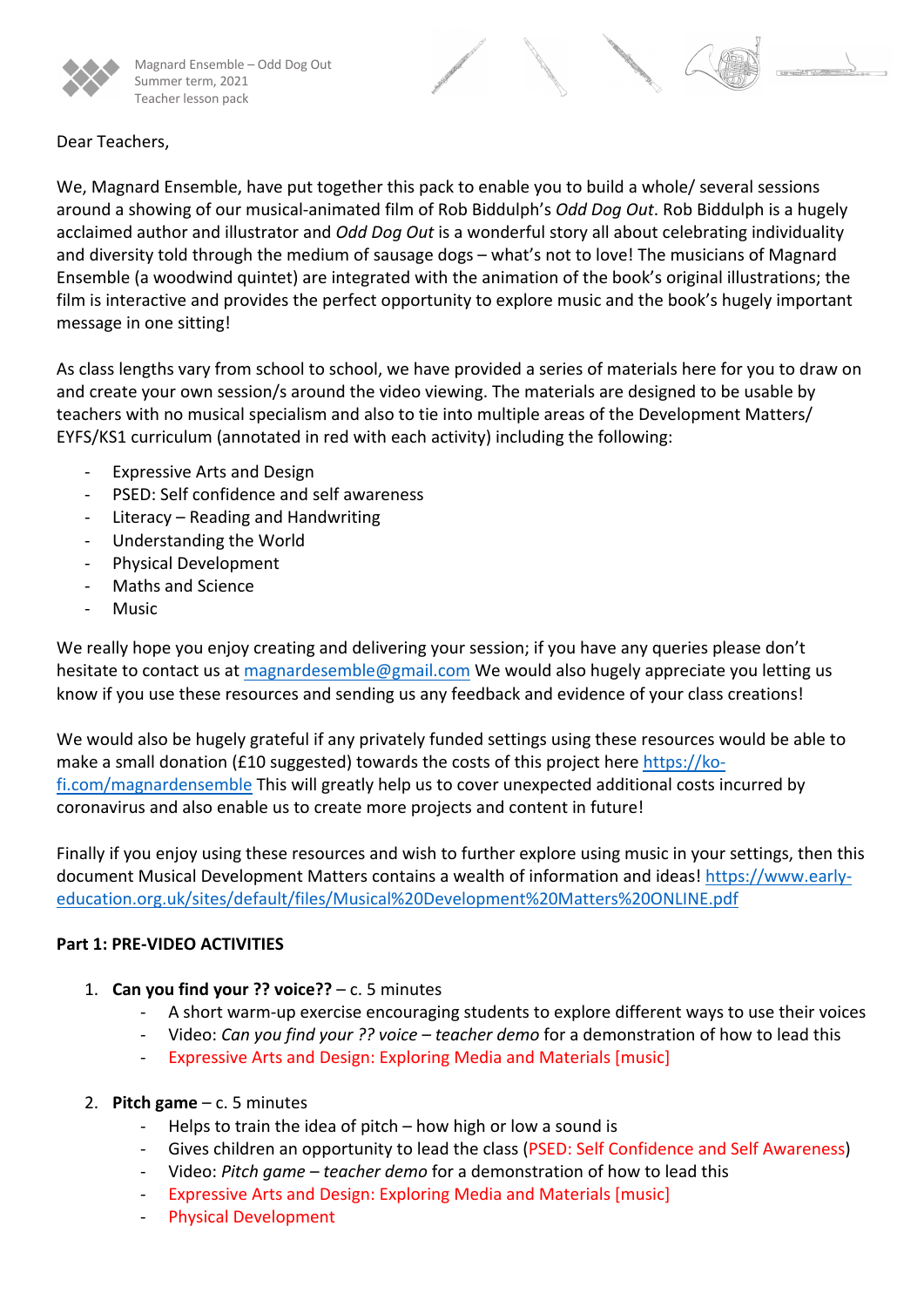

Magnard Ensemble – Odd Dog Out Summer term, 2021 Teacher lesson pack



## 3. **Finger Rhymes –** c. 4 minutes

- An easy introduction to the idea of rhythm, pulse (the beat) and speed
- Lead with actions with your fingers and encourage children to copy
- Expressive Arts and Design: Exploring Media and Materials [music]
- Physical Development

#### **Snail and Mouse**

Slowly slowly goes the snail, Leaves behind a silver trail.

Quickly quickly goes the mouse, Running up and down the house.

Switch between the two and run/slide as appropriate!

#### **10 Little Fingers**

10 little fingers standing straight 10 little fingers open the gate 10 little fingers all in a ring 10 little fingers bow to the king 10 little fingers dance all day 10 little fingers hiding away

Do what it says on the tin!

## 4. **My Dog is a Good Dog - learn a short song with simple actions** – c. 12 minutes

- Taught on video by a member of Magnard Ensemble
- Video: *My Dog is a Good Dog - learning* to learn the song
- Video: *My Dog is a Good Dog – performance* to sing the complete song with piano accompaniment
- Expressive Arts and Design: Exploring Media and Materials [music]
- Physical Development

#### **Lyrics:**

My dog is a good dog, YES HE IS! My dog is a good dog, YES HE IS! For he sits down low, And he stands up tall, And he waggles his tail all around the hall. My dog is a good dog, YES HE IS!

## **Part 2: 'ODD DOG OUT' VIDEO SHOWING –** 18 minutes

- https://www.youtube.com/watch?v=Ll8u3cgJ-w0
- Expressive Arts and Design
- Literacy: Listens to stories with increasing attention and recall
- **Music**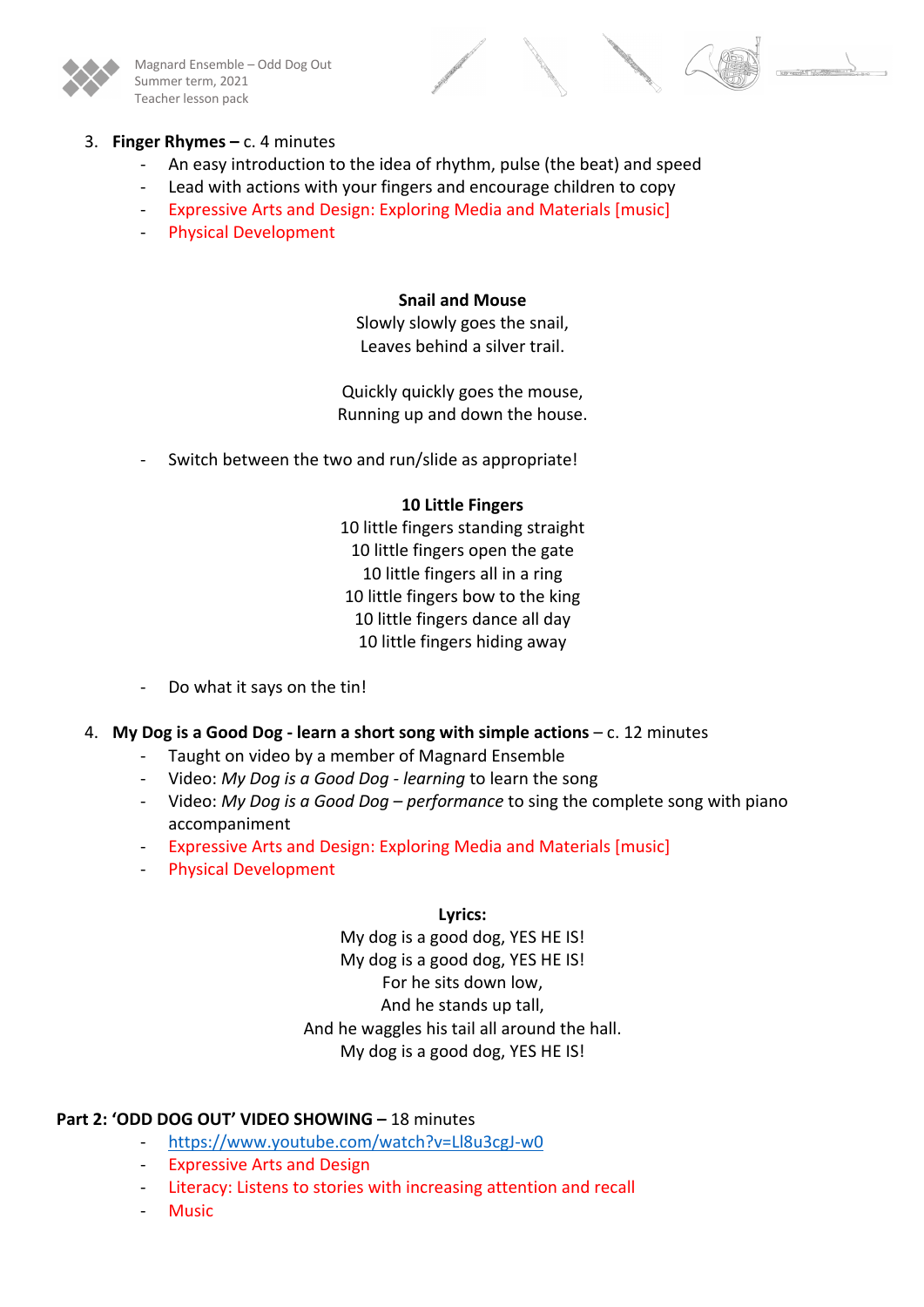

## **Part 3: POST-VIDEO ACTIVITIES**

- 1. **Draw with Rob – learn to draw Odd Dog in a guided video by author and illustrator Rob Biddulph –** c. 30 minutes (allowing for video pauses during drawing)
	- Video: https://www.youtube.com/watch?v=dYE9voaB0IY&t=1177s
	- Materials required:
		- A4 paper
		- **Pencils**
		- **Crayons**
	- This video will provide a challenge and has been completed beautifully by many KS1 classes!
	- Expressive Arts and Design: Exploring Media and Materials

## 2. **Story Sacks – Swimmer, Sailor, Soldier, Scout** – c. 10 minutes

- Ask children to draw an item/ costume out of the sack
	- Put it on and decide which character it is
		- Ask "How does the character move?" come up with an action!
	- Play the music for the character everyone moves around the room to the music using the character action
	- Repeat!
	- NB. Also possible to do without costumes and just use actions and the music
	- Music tracks: *Story sacks – music tracks*
	- Extension: Move only when the music is playing and freeze when the music stops!
- Materials required:
	- Bag
	- Swimmer item/ costume
	- Sailor item/ costume
	- Soldier item/ costume
	- Scout item/ costume
	- Odd Dog item/ costume
- Expressive Arts and Design: Being Imaginative
- **Music**
- Literacy:
	- Beginning to be aware of the way stories are structured
	- Suggests how the story might end
	- Listens to stories with increasing attention and recall
	- Describes main story settings, events and principal characters
	- Shows interest in illustrations and print in books and print in the environment.

## 3. **Instrument colouring and naming sheets –** c. 10 minutes

- Option to practise handwriting tracing the dotted instrument name
- Sheet: *Instrument colouring pages*
- Literacy: Writing
- Expressive Arts and Design: Exploring Media and Materials
- **Music**